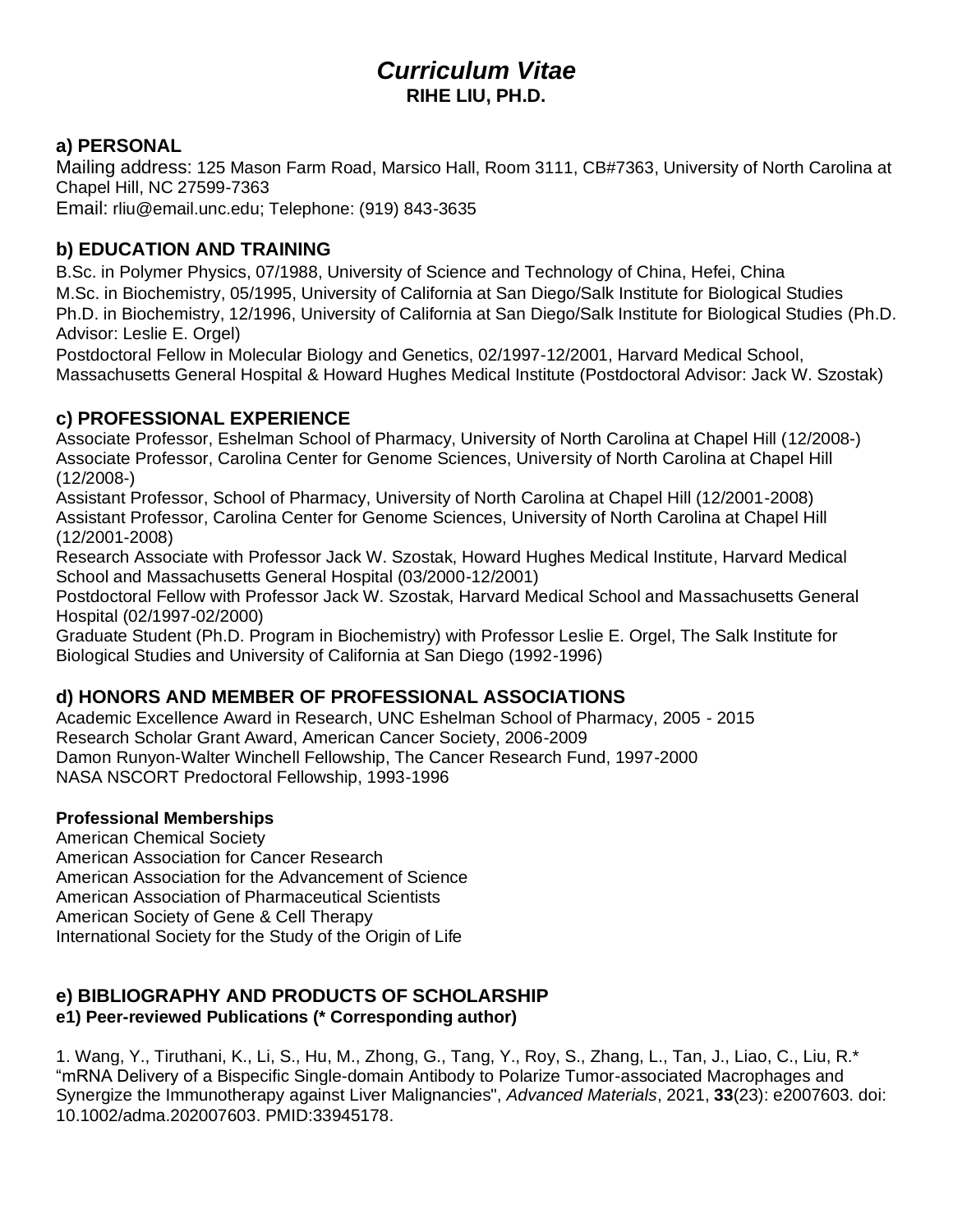2. Liu, Y., Tiruthani, K., Wang, M., Zhou, X., Qiu, N., Xiong, Y., Pecot, C.V., Liu, R.\*, Huang, L.\* "Tumortargeted Gene Therapy with Lipid Nanoparticles Inhibits Tumor-associated Adipocytes and Remodels the Immunosuppressive Tumor Microenvironment in Triple-negative Breast Cancer", *Nanoscale Horizons*, 2021 **6**(4): 319-329. doi: 10.1039/d0nh00588f. PMID: 33587080.

3. Xiong, X., Song, W., Shen, L., Wang, Y., Zhang, J., Hu, M., Liu, Y., Li, J., Musetti, S., Liu, R., Huang, L.\* "Oral Metformin and Polymetformin Reprogram Immunosuppressive Microenvironment and Boost Immune Checkpoint Inhibitor Therapy in Colorectal Cancer", *Advanced Therapeutics*, **3** (12): 2000168, 2020. https://doi.org/10.1002/adtp.202000168.

4. Das, M., Zhou, X., Liu, Y., Das, A., Vincent, B.G., Li, J., Liu, R., Huang, L.\* "Tumor Neoantigen Heterogeneity Impacts Bystander Immune Inhibition of Pancreatic Cancer Growth", *Translational Oncology,* **13**(12): 100856, 2020. doi: 10.1016/j.tranon.2020.100856. Epub 2020 Aug 28. PMID: 32862105.

5. Wang, H., Qin, M., Liu, R., Ding, X., Chen, I.S.Y., Jiang, Y.\* "Characterization of a Bifunctional Synthetic RNA Aptamer and a Truncated Form for Ability to Inhibit Growth of Non-Small Cell Lung Cancer", *Sci Rep.*  **9**(1): 18836, 2019. doi: 10.1038/s41598-019-55280-x. PMID: 31827170.

6. Hu, M., Wang, Y., Xu, L., An, S., Tang, Y., Zhou, X., Li, J., Liu, R., Huang, L.\* "Relaxin Gene Delivery Mitigates Liver Metastasis and Synergizes with Check Point Therapy", *Nature Communications*, **10**(1): 2993, 2019. doi: 10.1038/s41467-019-10893-8. PMID: 31278269.

7. Song, W., Liu, R., Huang, L. "Response to Comment on "Trapping of Lipopolysaccharide to Promote Immunotherapy against Colorectal Cancer and Attenuate Liver Metastasis", *Advanced Materials*, **31**(28): e1902569, 2019. doi: 10.1002/adma.201902569. Epub 2019 Jun 3. PMID: 31155768.

8. Ahn, S., Li, J., Sun, C., Gao, K., Hirabayashi, K., Li, H., Savoldo, B., Liu, R.\*, Dotti, G.\* "Cancer Immunotherapy with T cells Carrying Bispecific Receptors that Mimic Antibodies", *Cancer Immunology Research,* **7**(5): 773-783, 2019. doi: 10.1158/2326-6066.CIR-18-0636. Epub 2019 Mar 6. PMID: 30842091.

9. Du, H., Hirabayashi, K., Ahn, S., Kren, N.P., Montgomery, S.A., Wang, X., Tiruthani, K., Mirlekar, R., Michaud, D., Greene, K., Herrera, S.G., Xu, Y., Sun, C., Chen, Y., Ma, X., Ferrone, C.R., Pylayeva-Gupta, Y., Yeh, J.J., Liu, R., Savoldo, B., Ferrone, S., Dotti, G.\* "Antitumor Responses in the Absence of Toxicity in Solid Tumors by Targeting B7-H3 via Chimeric Antigen Receptor T Cells", *Cancer Cell*, **35**(2): 221-237.e8, 2019. doi: 10.1016/j.ccell.2019.01.002. PMID: 30753824.

10. An, S., Tiruthani, K., Wang, Y., Xu, L., Hu, M., Li, J., Song, W., Jiang, H., Sun, J., Liu, R.\*, Huang, L.\* "Locally Trapping the C-C Chemokine Receptor Type 7 by Gene Delivery Nanoparticle Inhibits Lymphatic Metastasis Prior to Tumor Resection", *Small*, **15**(9): e1805182, 2019. doi: 10.1002/smll.201805182. Epub 2019 Jan 28. PMID: 30690891.

11. Sun, H., Yang, W., Tian, Y., Zeng, X., Zhou, J., Mok, M., Tang, W., Feng, Y., Xu, L., Chan, A., Tong, J., Cheung, Y., Lai, P., Wang H., Tsang, S., Chow, K., Hu, M., Liu, R., Huang, L., Yang, B., Yang, P., To, K., Sung, J., Wong, G., Wong, V., Cheng, A.\* "An Inflammatory-CCRK Circuitry Drives mTORC1-dependent Metabolic and Immunosuppressive Reprogramming In Obesity-Associated Hepatocellular Carcinoma", *Nature Communications*, **9**(1): 5214, 2018. PMID:30523261.

12. Song, W., Tiruthani, K., Wang, Y., Shen, L., Hu, M., Dorosheva, O., Qiu, K., Kinghorn, K., Liu, R.\*, Huang, L.\* "Trapping Lipopolysaccharide to Promote Immunotherapy against Colorectal Cancer and Attenuate Liver Metastasis", *Advanced Materials*, **30**(52): e1805007, 2018. doi: 10.1002/adma.201805007. PMID:30387230.

13. Wang, Y., Song, W., Hu, M., An, S., Xu, L., Li, J., Kinghorn, K. A., Liu, R.\*, Huang, L.\* "Nanoparticlemediated HMGA1 Silencing Promotes Lymphocyte Infiltration and Boosts Checkpoint Blockade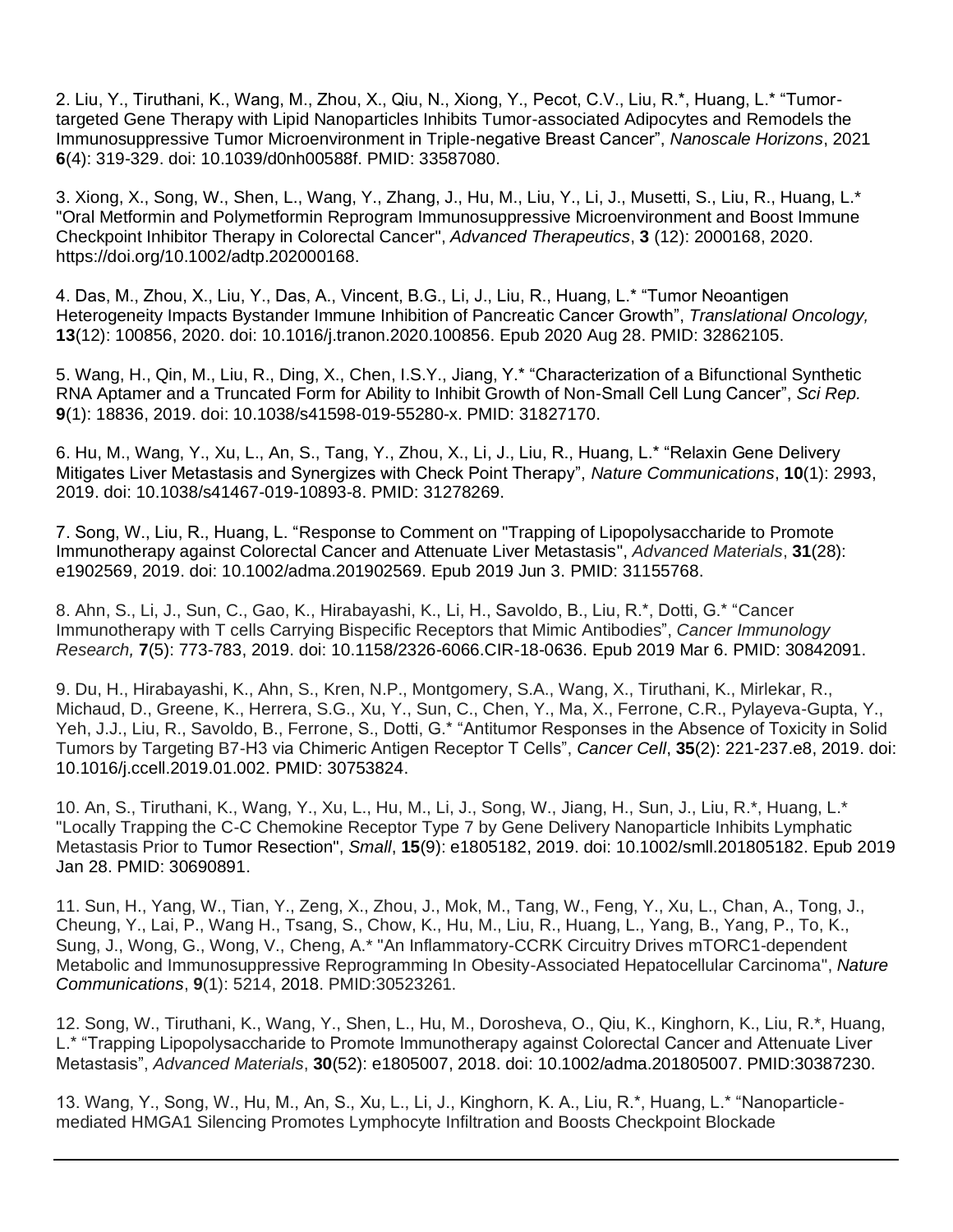Immunotherapy for Cancer", *Advanced Functional Materials*, **28**(36): 1802847, 2018. https://doi.org/10.1002/adfm.201802847.

14. Shen, L., Li, J., Liu, Q., Song, W., Zhang, X., Tiruthani, K., Hu, H., Das, M., Goodwin, T.J., Liu, R.\*, Huang, L.\* "Local Blockade of Interleukin 10 and C-X-C Motif Chemokine Ligand 12 with Nano-Delivery Promotes Antitumor Response in Murine Cancers", *ACS Nano*, **12**(10): 9830-9841, 2018. doi: 10.1021/acsnano.8b00967. PMID: 30253648.

15. Song, W., Shen, L., Wang, L., Liu, Q., Goodwin, T., Li, J., Dorosheva, O., Liu, T., Liu, R.\*, Huang, L.\* "Synergistic and Low Adverse Effect Cancer Immunotherapy by Immunogenic Chemotherapy and Locally Expressed PD-L1 Trap", *Nature Communications*, **9**(1): 2237, 2018. doi: 10.1038/s41467-018-04605-x. PMID: 29884866.

16. Wang, H., Zhang, Y., Yang, H., Qin, M., Ding, X., Liu, R.\*, Jiang, Y.\* "*In Vivo* SELEX of an Inhibitory NSCLC-Specific RNA Aptamer from PEGylated RNA Library", *Molecular Therapy Nucleic Acids*, **10**: 187-198, 2018. doi: 10.1016/j.omtn.2017.12.003. Epub 2017 Dec 9. PMID: 29499932.

17. Liu, Q., Zhu, H., Tiruthani, K., Shen, L., Chen, F., Gao, K., Zhang, X., Hou, L., Wang, D., Liu, R.\*, Huang, L.\* "Nanoparticle-Mediated Trapping of Wnt Family Member 5A in Tumor Microenvironments Enhances Immunotherapy for B-Raf Proto-Oncogene Mutant Melanoma", *ACS Nano*, **12**(2): 1250-1261, 2018. doi: 10.1021/acsnano.7b07384. PMID: 29370526.

18. Zhou, J., Liu, M., Sun, H., Feng, Y., Xu, L., Chan, A.W.H., Tong, J.H., Wong, J., Chong, C.C.N., Lai, P.B.S., Wang, H.K., Tsang, S.W., Goodwin, T., Liu, R., Huang, L., Chen, Z., Sung, J.J., Chow, K.L., To, K.F., Cheng, A.S.\* "Hepatoma-Intrinsic CCRK Inhibition Diminishes Myeloid-derived Suppressor Cell Immunosuppression and Enhances Immune-Checkpoint Blockade Efficacy", *Gut*, **67**(5): 931-944, 2017. doi: 10.1136/gutjnl-2017-314032. Epub 2017 Sep 22. PMID: 28939663.

19. Brantley, S.J., Cotten, S.W., Lamson, D.R., Smith, G.R., Liu, R.\*, Williams, K.P.\* "Discovery of Small Molecule Inhibitors for the *C. Elegans* Caspase CED-3 by High-Throughput Screening", *Biochem Biophys Res Commun.,* **491**(3): 773-779, 2017. doi: 10.1016/j.bbrc.2017.07.100. Epub 2017 Jul 18. PMID: 28733033.

20. Goodwin, T.J., Shen, L., Hu, M., Li, J., Feng, R., Dorosheva, O., Liu, R.\*, Huang, L.\* "Liver Specific Gene Immunotherapies Resolve Immune Suppressive Ectopic Lymphoid Structures of Liver Metastases and Prolong Survival", *Biomaterials*, **141**: 260-271, 2017. PMID: 28700955.

21. Miao, L., Li, J., Liu, Q., Feng, R., Das, M.C., Lin, M., Goodwin, T.J., Dorosheva, O., Liu, R.\*, Huang, L.\* "Transient and Local Expression of Chemokine and Immune Checkpoint Traps to Treat Pancreatic Cancer", *ACS Nano*, **11**(9): 8690-8706, 2017. PMID: 28809532.

22. Goodwin, T.J., Zhou, Y., Musetti, S., Liu, R.\*, Huang, L.\* "Local and Transient Gene Expression Primes the Liver to Resist Colorectal Cancer Metastasis", *Science Translational Medicine*, **8**(364): 364ra153, 2016. PMID: 27831902.

23. Wang, H., Vilela, M., Winkler, A., Tarnawski, M.**,** Schlichting, I., Yumerefendi, H., Kuhlman, B., Liu, R.\*, Danuser, G.\*, Hahn, K.\* "LOVTRAP: an Optogenetic System for Photoinduced Protein Dissociation", *Nature Methods*, **13**(9): 755-758, 2016. PMID: 27427858.

24. Reuter, K.G., Perry, J.L., Kim, D., Luft, J.C., Liu, R., DeSimone, J.M.\* ["Targeted PRINT Hydrogels: The Role](http://www.ncbi.nlm.nih.gov/pubmed/26389971)  [of Nanoparticle Size and Ligand Density on Cell Association, Biodistribution, and Tumor Accumulation",](http://www.ncbi.nlm.nih.gov/pubmed/26389971) *Nano Letters*, **15**(10): 6371-6378, 2015. PMID: 26389971.

25. Friedman, A.D., Kim, D.W., and Liu, R.\* "Highly Stable Aptamers Selected from a 2'-Fully Modified fGmH RNA Library for Targeting Biomaterials", *Biomaterials*, **36**(1): 110-123, 2014. PMID:25443790.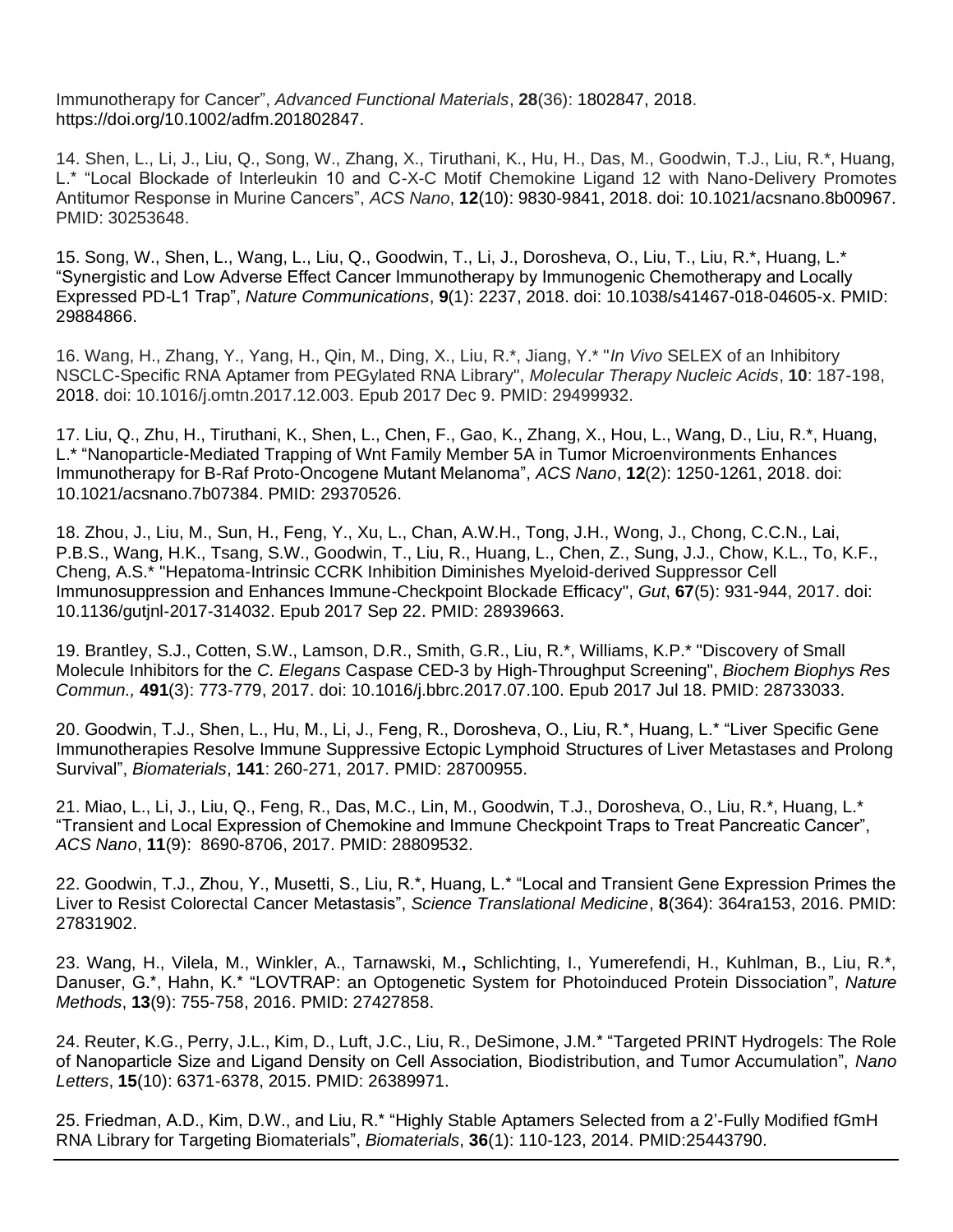26. Kim, D.W., Friedman, A.D., and Liu, R.\* "Tetraspecific Ligand for Tumor-Targeted Delivery of Nanomaterials", *Biomaterials*, **35**(23): 6026-6036, 2014. PMID: 24786763.

27. Kim, D.W., Kim, S.K, Valencia, C.A., and Liu, R.\* "Tribody: Robust Self-assembled Trimeric Targeting Ligands with High Stability and Significantly Improved Target-binding Strength", *Biochemistry*, **52**(41): 7283- 7294, 2013. PMID: 24050811.

28. Valencia, C.A., Zou, J., and Liu, R.\* "*In Vitro* [Selection of Proteins with Desired Characteristics Using mRNA-](http://www.ncbi.nlm.nih.gov/pubmed/23201412)[Display",](http://www.ncbi.nlm.nih.gov/pubmed/23201412) *Methods*, **60**(1): 55-69, 2013. PMID: 23201412.

29. Liu, R.\* "*In vitro* Protein Selection", *Methods*, **60**(1): 1-2, 2013. PMID: 23651871.

30. Fu, C., Zheng, X., Jiang, Y., Liu, Y., Xu, P., Zeng, Z., Liu, R., and Zhao, Y.\* "A Universal and Multiplex Kinase Assay Using γ-[ <sup>18</sup>O4]-ATP", *Chemical Communications*, **49**(27): 2795-7, 2013. PMID: 23439932.

31. Friedman, A.D., Claypool, S.E., and Liu, R.\* "The Smart Targeting of Nanoparticles", *Current Pharmaceutical Design*, **19**(35): 6315-29, 2013. PMID: 23470005.

32. Kim, D.K., Yan, Y., Valencia, C.A., and Liu, R.\* "Heptameric Targeting Ligands against EGFR and HER2 with High Stability and Avidity", *PLOS One,* **7**(8): e43077, 2012. Epub 2012 Aug 9. PMID: 22912791.

33. Benhabbour, S.R., Luft, J.C., Kim, D.W., Jain, A., Wadhwa, S., Parrott, M.C., Liu, R., DeSimone, J.M., and Mumper, R.J.\* "*In Vitro* and *In Vivo* Assessment of Targeting Lipid-Based Nanoparticles to the Epidermal Growth Factor-Receptor (EGFR) Using a Novel Heptameric ZEGFR Domain", *Journal of Controlled Release*, **158**(1): 63-71, 2012. PMID: 22037106**.**

34. Hassouneh, W., Fischer, K., MacEwan, S.R., Branscheid, R., Fu, C.L., Liu, R., Schmidt, M., and Chilkoti, A.\* "Unexpected Multivalent Display of Proteins by Temperature Triggered Self-Assembly of Elastin-Like Polypeptide Block Copolymers", *Biomacromolecules*, **13**(5): 1598-1605, 2012. PMID: 22515311.

35. Cotten, S.W., Zou, J., Wang, R., Huang, B.C., and Liu, R.\* "mRNA Display-based Selections Using Synthetic Peptide and Natural Protein Libraries", *Methods in Molecular Biology*, **805**: 287-297, 2012. PMID: 22094812.

36. Wang, R., Cotten, S.W., and Liu, R.\* "mRNA Display Using Covalent Coupling of mRNA to Translated Proteins", *Methods in Molecular Biology*, 2012; **805**: 87-100, 2012. PMID: 22094802.

37. Park, K.D., Kim, D.K., Reamtong, O., Eyers, C., Gaskell, S., Liu, R.\*, Kohn, H.\* "Identification of a Lacosamide Binding Protein Using an Affinity Bait and Chemical Reporter Strategy: 14-3-3 ζ", *Journal of American Chemical Society*, **133**(29): 11320-11330, 2011. PMID: 21692503.

38. Wang, Y., Park, K.D., Salome, C., Wilson, S.M., Stables, J.P., Liu, R., Khanna, R., and Kohn, H.\* "Development and Characterization of Novel Derivatives of the Antiepileptic Drug Lacosamide that Exhibit Far Greater Enhancement in Slow Inactivation of Voltage-gated Sodium Channels", *ACS Chem. Neurosci.*, **2**(2): 90-106, 2011. PMID: 21532923.

39. Wang, H. and Liu, R.\* "Advantages of mRNA Display Selections Over Other Selection Techniques for Investigation of Protein-Protein Interactions", *Expert Reviews of Proteomics*, **8**(3): 335-346, 2011. PMID: 21679115.

40. Cotten, S.W., Zou, J., Valencia, C.A., and Liu, R.\* "Selection of Proteins with Desired Properties from Natural Proteome Libraries Using mRNA Display", *Nature Protocols*, **6**(8): 1163-1182, 2011. PMID: 21799486.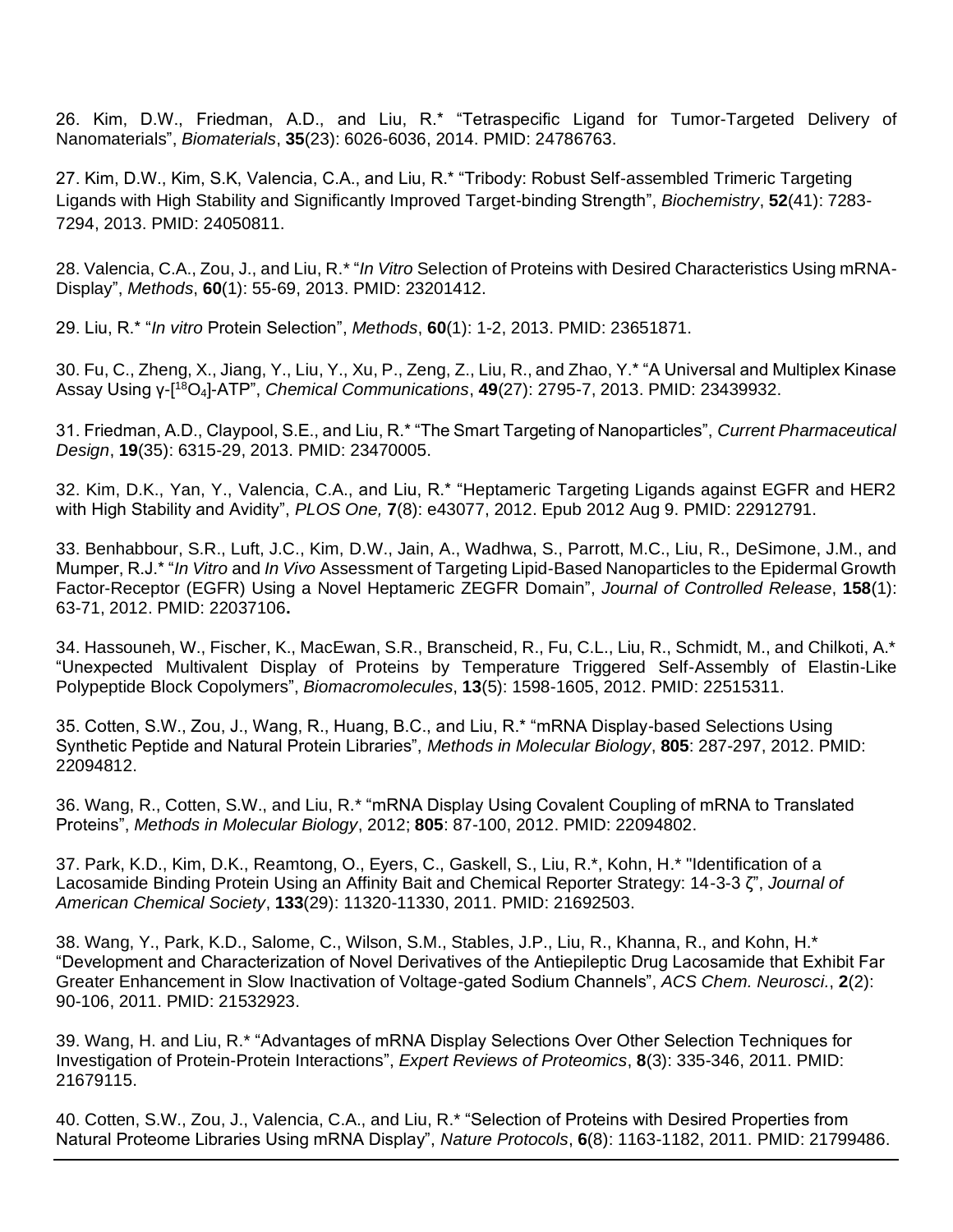41. Park, K., Stables, J.P., Liu, R.\*, and Kohn, H.\* "Proteomic Searches Comparing Two (R)-Lacosamide Affinity Baits: An Electrophilic Arylisothiocyanate and a Photoactivated Arylazide Group", *Organic and Biomolecular Chemistry*, **8**(12): 2803-2813, 2010. PMID: 20405068.

42. Simnick, A.J., Valencia, C.A., Liu, R., Chilkoti, A.\* "Morphing Low-Affinity Ligands into High-Avidity Nanoparticles by Thermally Triggered Self-Assembly of a Genetically Encoded Polymer", *ACS Nano*, **4**(4): 2217- 2227, 2010. PMID: 20334355.

43. Park, K., Morieux, P., Salomé, C., Cotten, S.W., Reamtong, O., Eyers, C., Gaskell, S.J., Stables, J.P., Liu, R.\*, and Kohn, H.\* "Lacosamide Isothiocyanate-based Agents: Novel Agents to Target and Identify Lacosamide Receptors", *Journal of Medicinal Chemistry*, **52**(21): 6897-6911, 2009. PMID: 19795888.

44. Chen, N., Huang, Y., Yang, L., Liu, R., and Yang, A.J.\* "Designing Caspase-3 Sensors for Imaging of Apoptosis in Living Cells", *Chemistry*, **15**(37): 9311-9314, 2009. PMID: 19655355.

45. Park, K., Liu, R.\*, and Kohn, H.\*. "Useful Tools for Biomolecule Isolation, Detection, and Identification: Acylhydrazone-based Cleavable Linkers", *Chemistry & Biology*, **16**(7): 763-772, 2009. PMID: 19635413.

46. Liu, R.\*, Kay, B.K., Jiang, S., and Chen S. "Smart Molecules for Nanoparticle Delivery: Targeting and Nonspecific Binding" (Review), *MRS Bulletin*, **34**(6): 432-440, 2009.

47. Valencia, C.A., Cotten, S. W., and Liu, R.**\*** "mRNA Display-based Selections for Proteins with Desired Functions: A Protease-Substrate Case Study", (Review), *Biotechnology Progress*, **24**(3): 561-569, 2008. PMID: 18471027.

48. Dong, B. and Liu, R.**\*** "Characterization of Endogenous and Recombinant Human Calpain-10", *Biochimie*, **90**(9): 1362-1371, 2008. PMID: 18452715.

49. Valencia, C. A., Cotten, S. W., Duan, J., and Liu, R.**\*** "Modulation of Nucleobindin-1 and Nucleobindin-2 by Caspases", *FEBS Letters*, **582**(2): 286-290, 2008. PMID: 18154733.

50. Valencia, C. A., Cotten, S. W., and Liu, R.**\*** "Cleavage of BNIP-2 and BNIP-XL by Caspases", *Biochemical and Biophysical Research Communications*, **364**(3): 495-501, 2007. PMID: 17961507.

51. Duan, J., Wu, J., Valencia, C. A., and Liu, R.**\*** "Fibronectin Type III Domain Based Monobody with High Avidity", *Biochemistry,* **46**(44): 12656-12664, 2007. PMID: 17929945.

52. Shen, X., Valencia, C. A., Gao, W., Cotten, S.W., Dong, B., Huang, B., and Liu, R.<sup>\*</sup> "Ca<sup>2+</sup>/calmodulinbinding Proteins from the *C. elegans* Proteome", *Cell Calcium,* **43**(5): 444-456, 2008. PMID: 17854888.

53. Valencia, C. A., Bailey, C., and Liu, R.**\*** "Novel Zebrafish Caspase-3 Substrates", *Biochemical and Biophysical Research Communications*, **361**(2): 311-316, 2007. PMID: 17643392.

54. Valencia, C. A., Ju, W., and Liu, R.<sup>\*</sup> "Matrin 3 is a Ca<sup>2+</sup>/Calmodulin-binding Protein Cleaved by Caspases", *Biochemical and Biophysical Research Communications*, **361**(2): 281-286, 2007. PMID: 17658460.

55. Shen, X., Valencia, C. A., Szostak, J.W., Dong, B., and Liu, R.**\*** "Scanning the Human Proteome for Calmodulin-binding Proteins", *Proceedings of the National Academy of Sciences of US*, **102:** 5969-5974, 2005. PMID: 15840729.

56. Ju, W., Valencia, C. A., Pang, H., Ke, Y., Gao, W., Dong, B., and Liu, R.**\*** "Proteome-wide Identification of Member-specific Natural Substrate Repertoire of Caspases", *Proceedings of the National Academy of Sciences of US*, **104**: 14294-14299, 2007. PMID: 17728405.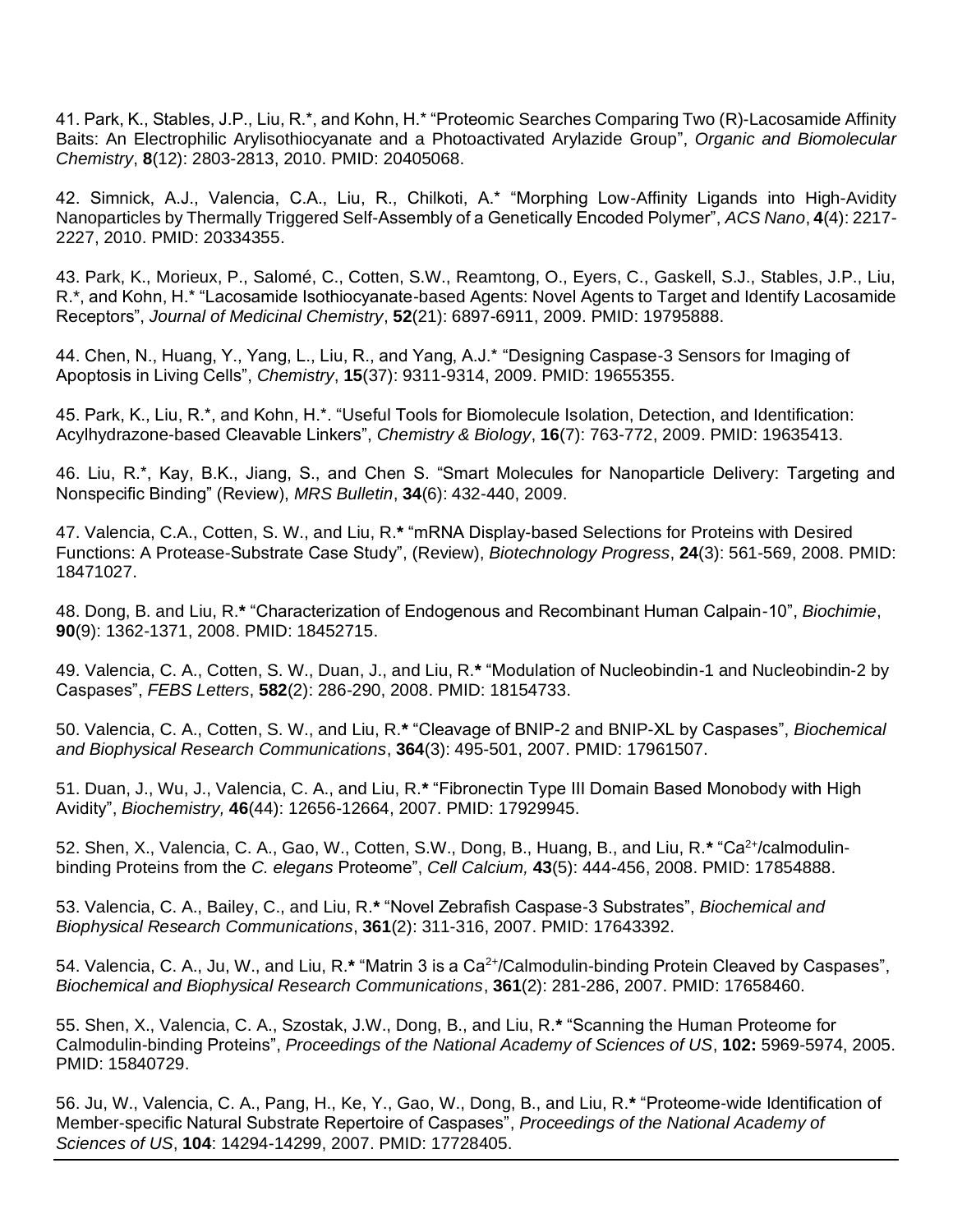57. Huang, B. and Liu, R.**\*** "Comparison of mRNA-Display Based Selections Using Synthetic Peptide and Natural Protein Libraries", *Biochemistry,* **46**(35): 10102-10112, 2007. PMID: 17685586.

58. Dong, B., Valencia, C. A., and Liu, R.**\*** "Ca2+/CaM Directly Interacts with the PH Domain of AKT1", *Journal of Biological Chemistry*, **282**(34): 25131-25140, 2007. PMID: 17580302.

59. Kim, J. S., Valencia, C. A., Liu, R.**\***, and Lin, W.**\*** "Highly-Efficient Purification of Native Polyhistidine-Tagged Proteins by Multivalent NTA-Modified Magnetic Nanoparticles", *Bioconjugate Chemistry*, **18(2)**: 333- 341, 2007. PMID: 17311440.

60. Baggio, R., Burgstaller, P., Hale, S., Putney, A., Lane, M., Lipovsek, D., Wright, M., Roberts, R., Liu, R., Szostak, J.W., and Wagner, R.\* "Identification of Epitope-Like Consensus Motifs Using mRNA Display", *Journal of Molecular Recognition,* **15**:126-34, 2002. PMID: 12203838.

61. Liu, R., Barrick, J., Szostak, J.W., and Roberts, R. "Optimized Synthesis of RNA-Protein Fusions for *In Vitro* Protein Selection", *Methods in Enzymology*, **318**: 268-293, 2000. PMID: 10889994.

62. Cho, G.†, Keefe, A.†, Liu, R.†, Wilson, D.†, and Szostak, J.W.\* "Constructing High Complexity Synthetic Libraries of Long ORFs Using *In Vitro* Selection", *Journal of Molecular Biology*, **297**: 309-319, 2000. PMID: 10715203**.** †Contributed equally.

63. Liu, R. and Orgel, L.<sup>\*</sup> "Polymerization on the Rocks: β-Amino Acids and Arginine", *Orig Life Evol. Biosph.*, **28**: 245-57, 1998. PMID: 9611765.

64. Liu, R. and Orgel, L.\* "Polymerization of  $\beta$ -Amino Acids in Aqueous Solution", *Orig Life Evol. Biosph.*, 28: 47-60, 1998. PMID: 11536855.

65. Liu, R. and Orgel, L.\* "Oxidative Acylation Using Thioacids", *Nature*, **389**: 52-54, 1997. PMID: 9288964.

66. Liu, R. and Orgel, L.<sup>\*</sup> "Efficient Oligomerization of Negatively Charged B-Amino Acids at -20 °C", *Journal of the American Chemical Society*, **119**: 4791-4792, 1997. PMID: 11540426.

67. Ferris, J., Hill A., Liu, R., and Orgel, L.\* "Synthesis of Long Prebiotic Oligomers on Mineral Surfaces", *Nature*, **381**: 59-61, 1996. PMID: 8609988.

68. Liu, R. and Orgel, L.\* "Enzymatic Synthesis of Polymers Containing Nicotinamide Mononucleotide", *Nucleic Acids Research*, **23**: 3742-3749, 1995. PMID: 7479005.

69. Liu, R.\* and Visscher, J. "A Novel Preparation of Nicotinamide Mononucleotide", *Nucleosides & Nucleotides*, **13**: 1215-1216, 1994. PMID: 11539878.

#### **Submitted**

1. Dorosheva, O., McCabe, M., Zou, J., Charpentier, T., Sondek, J.\*, and Liu, R.\* "Evolved Inhibitory Decoy Targeting Constitutively Active G<sub>ag</sub> Signaling in Uveal Melanoma", *Nature Communications*, In revision.

2. Wang, Y., Hu, M., Li, S., Yang, Y., McCabe, E., Zhang, L., Withrow, A.M., Ting, J., Liu, R.\* "*mRNA Delivery of a Constitutively Active STING Mimic for Antitumor Immunity Through Exosome-driven Signaling*", Submitted to *Nature Nanotechnology*.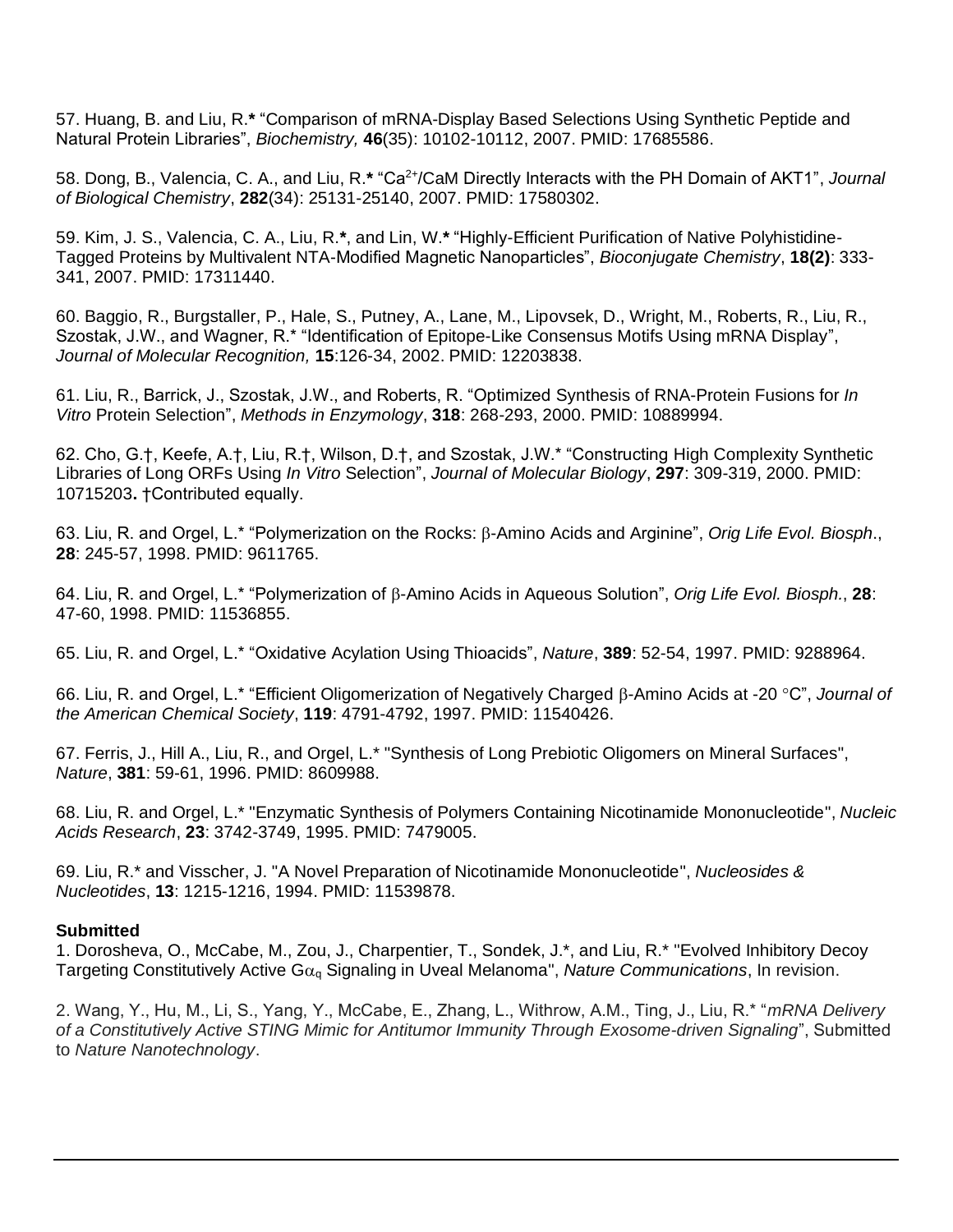### **e2) Intellectual Properties/Patents**

1. Liu, R., Wang, Y., Tiruthani, K. PCT U.S. Application No. 62/944,849, "Affinity Molecules that Direct the Metabolism and Polarization of Macrophages and Synergize the Immune Checkpoint Blockade Therapy", 2020.

2. Liu, R., Sondek, J., Dorosheva, O., Zou, J. McCabe, E., Charpentier, T. U.S. Provisional Patent Application No. 63/002,028, "Inhibitors of Galpha-Q for Treatment of Uveal Melanoma", 2020

3. Liu, R., Dotti, G., Li, J., Ahn, S., PCT U.S. Application No. 62/791,424, "Highly Modular Biepitopic and Bispecific CAR-T Cells for Cancer Immunotherapy", 2019.

4. Liu, R., Tiruthani, K., Li, J., Song, W., Huang L., US Provisional Patent Application: UNC REF #19-0031, "Novel LPS Neutralizing Protein Molecules with Trivalency", 2018.

5. Liu, R.; Huang, L., Goodwin, T., Miao, L. PCT U.S. Application No. 62/232,169, "Methods and Compositions for Reducing Metastases", 2016.

6. Wang, H., Liu, R., Jiang, Y. WO/2017/162185, "Ribonucleic Acid Aptamer Having Inhibitory Effect on Non-Small Cell Lung Cancer, and Pharmaceutical Composition Comprising Same".

7. Liu, R. WO 2012/162426 A1 and US20140086835, "Methods and Compositions for Heptameric Targeting Ligands".

8. Liu, R. PCT/US2014/058257 and WO/2015/048724, "Methods and Compositions for Self-assembly System of Nanoparticles and Microparticles for Multi-targeting specificity".

9. Liu, R. EP3052090, "Methods and Compositions for Self-assembly System of Nanoparticles and Microparticles for Multi-targeting specificity".

10. Liu, R. WO 2012/162418 A1 and PCT/US2012/039187, "Methods and Compositions for Heterodimeric Targeting Ligands".

11. Szostak, J.W., Roberts, R., and Liu, R. US20080058217 (2008), "Selection of Proteins Using RNA-protein Fusions".

12. Szostak, J.W., Roberts, R., and Liu, R. U. S. Patent 6,281,344 (2001), "Nucleic Acid-Protein Fusion Molecules and Libraries".

13. Szostak, J.W., Roberts, R., and Liu, R. U. S. Patent 6,261,804 (2001), "Selection of Proteins Using RNA-Protein Fusions".

14. Szostak, J.W., Roberts, R., and Liu, R. U. S. Patent 6,258,558 (2001), "Method for Selection of Proteins Using RNA-Protein Fusions".

15. Szostak, J.W., Roberts, R., and Liu, R. U. S. Patent 6,214,553 (2001), "Libraries of Protein Encoding RNA-Protein Fusions".

16. Szostak, J.W., Roberts, R., and Liu, R. U. S. Patent 6,207,446 (2001), "Selection of Proteins Using RNA-Protein Fusions".

17. Szostak, J.W., Roberts, R., and Liu, R. WO/1998/031700 (1998), "Selection of Proteins Using RNA-Protein Fusions".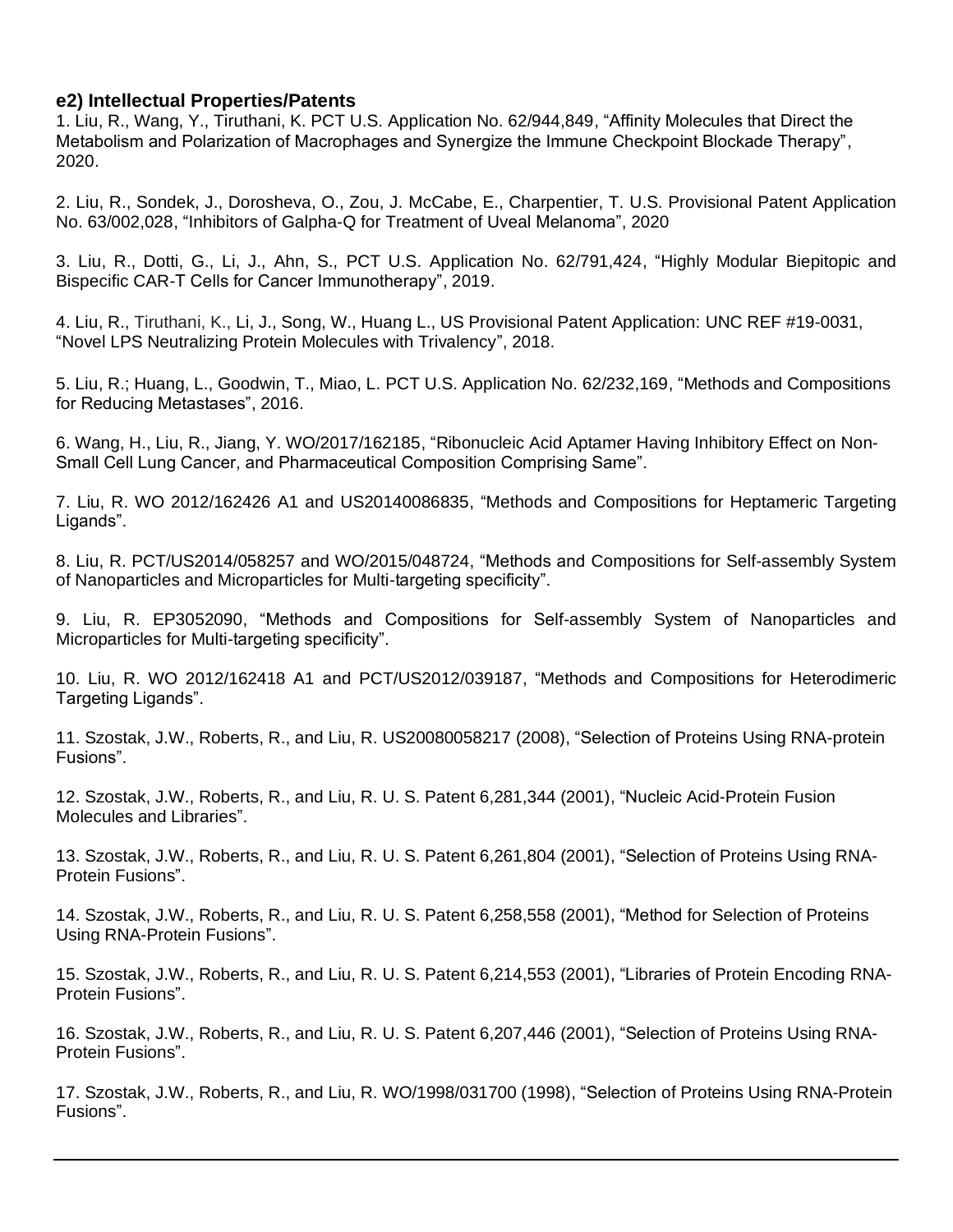18. Szostak, J.W., Roberts, R., and Liu, R. WO/2000/047775 (2000), "Selection of Proteins Using RNA-Protein Fusions".

### **e3) Invited Talks/Presentations**

"mRNA Delivery of an Evolved Bispecific Single Domain Antibody to Synergize the Immune Checkpoint Blockade Therapy for Liver Malignancies", May 12, 2021, The American Society of Gene & Cell Therapy (ASGCT) 24th Annual Meeting.

"mRNA Delivery of an Evolved Bispecific Single Domain Antibody to Synergize the Immune Checkpoint Blockade Therapy", April 09, 2021, Division of Biological Chemistry, ACS Spring 2021 National Meeting.

"Evolved Inhibitory Decoy Targeting Constitutively Active Galpha-q Signaling in Metastatic Uveal Melanoma", September 25<sup>th</sup>, 2020, ACS BIOL Cross-Division Virtual Live Content Event ChemistsLive.

"T Cells Redirected with Modular Biepitopic and Bispecific Antibody Mimic Receptors", September 3, 2020, PEGS Boston Summit (The Essential Protein Engineering and Cell Therapy Summit).

"T Cells Redirected with Highly Modular Biepitopic and Bispecific Antibody Mimic Receptors for Cancer Immunotherapy", August 18, 2020, Division of Biochemical Technology, ACS Fall 2020 National Meeting.

"Evolved Inhibitory Decoy Targeting Constitutively Active Galpha-q Signaling in Metastatic Uveal Melanoma", August 17, 2020, Division of Biological Chemistry, ACS Fall 2020 National Meeting.

"Novel Immunomodulators for Treating Solid Tumors", September 20, 2019, University of Macau.

"Engineering Protein Probes and Traps for Cellular Signaling and Immunotherapeutic Studies", January 14, 2019, Chinese University of Hong Kong

"Novel LPS Trap in Cancer Immunotherapy", April 02, 2019, Division of Biochemical Technology, ACS National Meeting, Orlando, FL.

"Therapeutic Aptamer Based on 2'-Fully Modified RNAs and Novel Selection Strategies", August 3, 2018, Aptamers in Boulder Symposium, Colorado.

"Revoke Immunosuppression of Tumor Microenvironment Using Engineered Molecular Traps", March 21, 2018, ACS National Meeting, New Orleans.

"Directed Evolution of a LOV-Trap for Deciphering Intracellular Signaling Pathways", July 17, 2016; The Protein Society 30<sup>th</sup> Anniversary Symposium in Baltimore, MD.

**"**Highly Stable Aptamers Directly Selected from a 2′-Fully Modified RNA Library", June 24, 2016, Aptamers in Bordeaux, France.

"Development of Novel Targeting Ligands for Imaging and Theranostic Applications", April 29, 2013, University of North Carolina at Charlotte.

"Search Natural Proteome for Functional Proteins and Select Novel Targeting Ligands for Imaging and Theranostic Applications", Chemical Biology Symposium, April 26, 2013, Virginia Commonwealth University.

"Federal and State Funding Opportunities", Panel Co-Chair, Carolina Institute for Nanomedicine and UNC/NCSU Biomedical Engineering Discussion Forum, December 11, 2012, NC Biotech Center, RTP.

"Targeting Ligands for Theranostic Applications and Cancer Biomarker Identification", November 16, 2012, The Annual NCI Alliance for Nanotechnology in Cancer Investigators' Meeting, Houston, TX.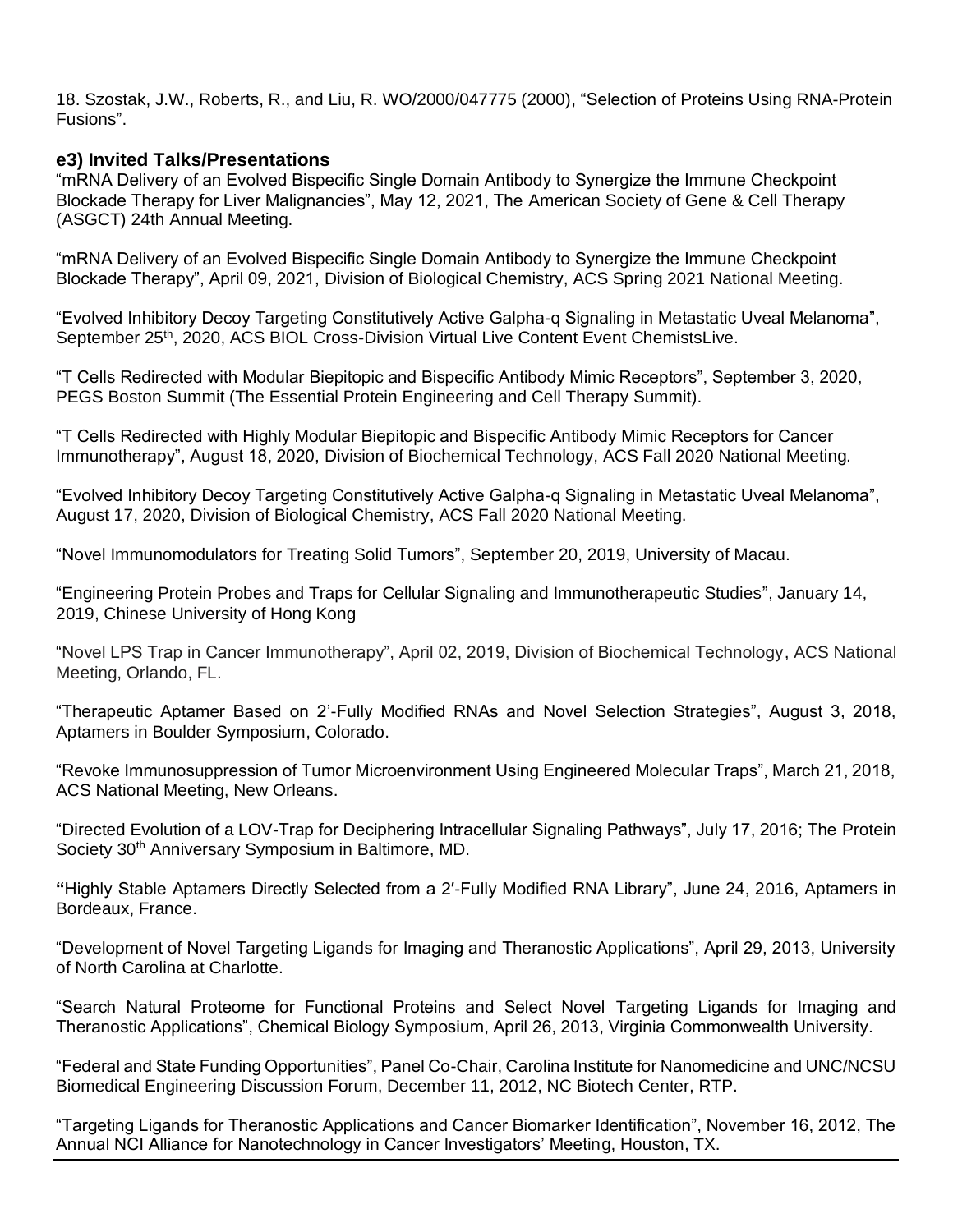"Novel Theranostic Molecules and Their Applications", April 15, 2012, Peking Union Medical College, Chinese Academy of Medical Sciences, China.

"Targeting Ligands for Nanoparticles", September 22, 2011, The Annual NCI Alliance for Nanotechnology in Cancer Investigators' Meeting, Boston, MA.

"Novel Targeting Ligands for Nanoparticles", December 01, 2010, 2010 MRS Fall Meeting, Boston, MA.

"Combinatorial Biochemical Approaches to Identify Proteins with Desired Functions", June 10, 2010, Chinese Chemical Society National Meeting, Xiamen, China.

"Novel Methods for the Development of Cancer Biomarker-Binding Targeting Ligands", May 06, 2009, Suzhou Biopharmaceutical Center, Peking Union Medical College.

"Identification of Drug Targets Through a Combination of Proteomic and Chemical Biology Approaches", December 09, 2009, Department of Pharmaceutical Sciences, University of Maryland.

"Proteins with Desired Functions from the Proteomes of Human and Model Organisms", April 17, 2009, Department of Biochemistry, Duke University.

"Identification of Member-specific Natural Substrate Repertoire of Caspases and Caspase-like Proteases from the Human and *C. elegans* Proteomes", October 21, 2007, 5<sup>th</sup> General Meeting of the International Proteolysis Society, Patras, Greece.

"Identification of Proteins with Desired Functions from the Proteome of Human and Model Organisms", September 14, 2007, Department of Chemistry and Biochemistry, Arizona State University.

"Proteome-wide Identification of Member-specific Natural Substrate Repertoire of Caspases and Other Proteases", August 22, 2007, Division of Biochemical Technology, American Chemical Society National Meeting, Boston, MA.

"Scanning the Proteomes of Human and Model Organisms for Functional Proteins", July 12, 2007, Children's Memorial Research Center, Northwestern University, Chicago, IL.

"Proteome-wide Identification of Proteins with Desired Functions", June 29, 2007, Comprehensive Cancer Center, University of California at Irvine, Irvine, CA.

"Proteome-wide Identification of Proteins with Desired Functions", June 26, 2007, Department of Chemistry, Georgia State University, Atlanta, GA.

"Proteome-wide Identification of Functional Proteins Using mRNA-display", April 23, 2007, Center of Marine Biotechnology, University of Maryland, Baltimore, MD.

"Caspases and Granzyme-B as Drug Targets", April 12, 2007, BRITE Center, North Carolina Center University, Durham, NC.

"Scanning the Human Proteome for Caspase Substrates using mRNA-display", July 06, 2006, Gordon Research Conferences on Proteolytic Enzyme and Their Inhibitors, New London, NH.

"Functional Molecules from Libraries", October 31, 2003, VivoQuest, Inc., Valley Cottage, NY.

"Pursuing a Career in Protein Recognition", September 8, 2003, Division of Professional Relations, American Chemical Society National Meeting, New York, NY.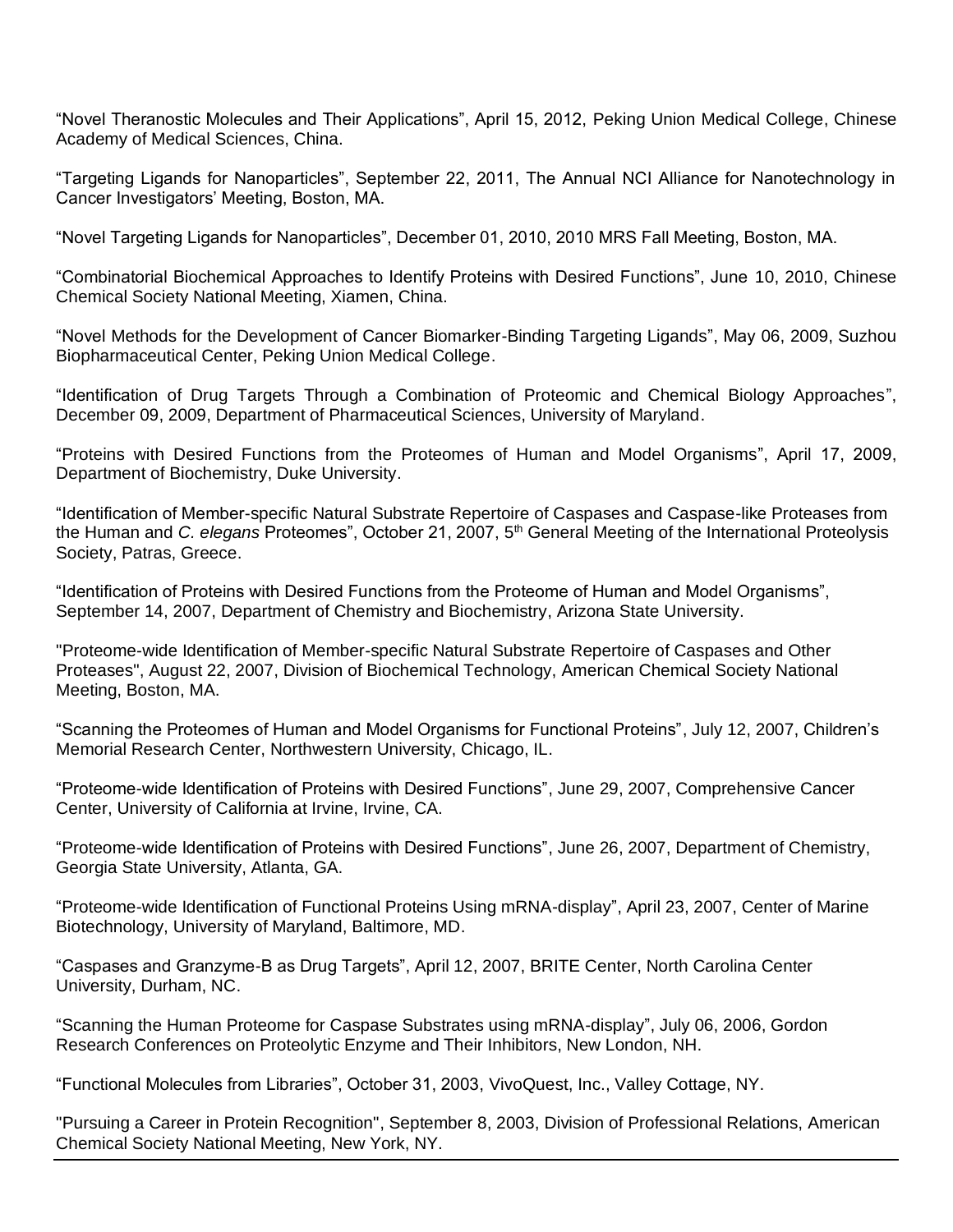## **f) TEACHING AND RESEARCH TRAINING ACTIVITIES**

## **f1) TEACHING:**

**Pharm.D. Courses:**

**PHCY422**: **Pharmaceutical Biochemistry 2** (130-160 Pharm.D. students). 2002-2016 (Spring), 6 lecture hours, 12 hours drug recitation.

**PHCY425: Medicinal Chemistry 3** (130-160 Pharm.D. students). 2003-2016 (Fall), 2 lecture hours.

**PHCY503**: **Molecular Foundations of Drug Action** (140-150 Pharm.D. students). 2015-2016 (Fall), 3 lecture hours; 2017 (Fall), 2.5 lecture hours; 2018 (Fall), 0.5 lecture hour.

#### **Ph.D. Courses:**

**MEDC169/MEDC833: Molecular Target-based Drug Discovery II** (6-10 graduate students). 2004-2013 (Fall), Coordinator, 12 lecture hours, 6 recitation hours, 2 individual meeting hours.

**CBMC804A: Biochemical Foundations of Chemical Biology** (6-12 graduate students). 2014-2021 (Spring), Co-coordinator, 10 lecture hours.

**CBMC804B: Biochemical Foundations of Chemical Biology Journal Club** (6-12 graduate students). Coordinator (2014-2018), co-coordinator (2019-2021) 2014-2021 (Spring), 11 recitation hours, 5 individual meeting hours.

**MOPH864: Advances in Drug Delivery** (10-15 graduate students). 2011-2019 (Fall, offered every other year) 1.5 lecture hours.

**MOPH868: Advances in Drug Discovery and Nanomedicine** (8-12 graduate students). 2016-2017 (Fall), 1.5 lecture hours.

## **f2) Research Training:**

#### **Current Lab Members:**

Ying, Wang, Ph.D. (2018 - current) Pankaj Srivastava, Ph.D. (2021 - current) Annan Sun (Undergraduate student) Andrew Michael Withrow (Undergraduate student) Breanna Alexis Blake (Undergraduate student) Emily Dai (Undergraduate student)

#### **Former Graduate Students and Postdoctoral Trainees:**

Steven Wesley Cotten, Ph.D., Former Graduate student (2005-2010), Sarah Claypool, Ph.D., Former Graduate Student (2010-2015) Adam Friedman, Ph.D., Former Graduate Student (2010-2015) Rachel Y. Zhou, Former Graduate Student (2013-2016) Oleksandra Dorosheva, Ph.D., Former Graduate Student (2015-2019) Ellie McCabe, Ph.D., Former Postdoc (2019-2020) Sourav Roy, Ph.D., Former Postdoc (2018-2020) Jingjing Li, Ph.D., Former Postdoc (2016-2019) Karthik Tiruthani, Ph.D., Former Postdoc (2016-2018) Keliang Gao, Ph.D., Former Postdoc (2016-2018) Jianwei Zou, Ph.D., Former Postdoc (2010-2014) Dongwook Kim, Ph.D., Former Postdoc (2009-2014) Rong Wang, Ph.D., Former Postdoc (2009-2011) Hui William Chen, Ph.D., Former Postdoc (2009-2011) Yitang Yan, Ph.D., Former Postdoc (2007-2009)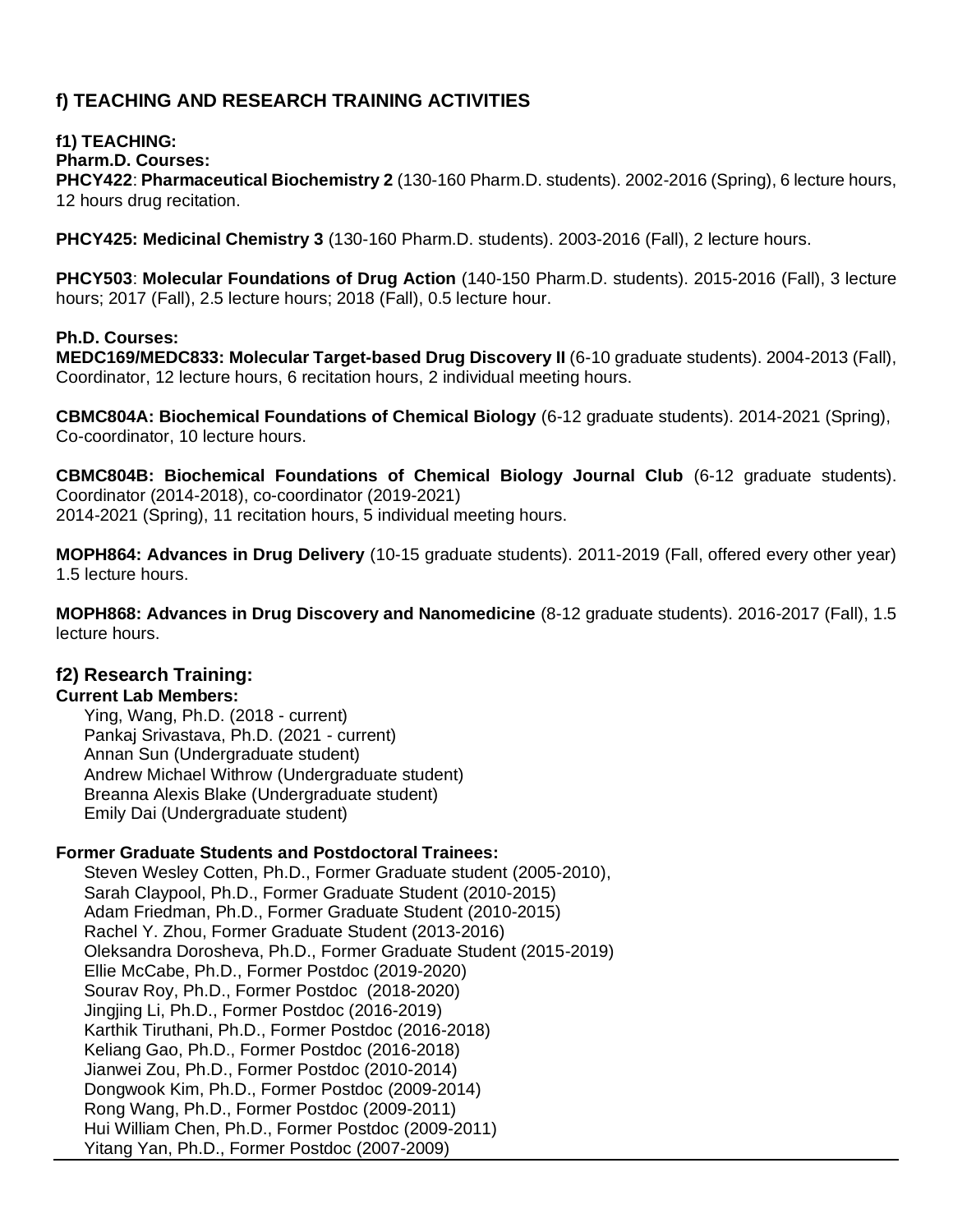Jim Aloor, Ph.D., Former Postdoc (2006-2007) Jinzhu Duan, Ph.D., Former postdoc (2006-2008) Baocheng Huang, Ph.D., Former Postdoc (2005-2007) Biao Dong, Ph.D., Former Postdoc (2004-2007) Hao Pang, Ph.D., Former Postdoc (2004-2005) C. Alexander Valencia, Ph.D., Former Postdoc (2004-2009) Yan Ke, Ph.D., Former Postdoc (2004-2005) Xinchun Shen, Ph.D., Former Postdoc (2003-2006)

#### **Ph.D. Thesis Committees**

Pierre Morieux (CBMC) Steven Cotten (CBMC) Amber King (CBMC) Rima Hajjo (CBMC) Saurabh Wadhwa (MOPH) Joana Soares (CBMC) Oana Lungu (Pharmacology) Yang Liu (MOPH) Morgan Chapman (CBMC) Adam Friedman (BBSP and CBMC) Sarah Claypool (CBMC) Rachel Zhou (CBMC) Colin O'Banion (BBSP and CBMC) Paul Michael Himes (CBMC) Tyler Jay Goodwin (MOPH) Tejash Vijay Patel (MOPH) Qi Liu (MOPH) Oleksandra Dorosheva (CBMC) Christopher Holmquist (CBMC) Christina Parker (MOPH) Steven Fleming (CBMC) Manisit Das (MOPH) Jimmy Fay (MOPH) Sarah Ahn (Immunology) Sara Musetti (MOPH) Mengzhe Wang (Bioengineering) Randolph Qian (MOPH) Matthew Fleming (CBMC) Jacob Larson (CBMC) Jarrett Michael Pelton (CBMC) Jon-Michael Beasley Michelle Denise Thomas Sara Rose Wasserman

## **g) GRANTS**

#### **ACTIVE:**

R21 AI163793-01 (PI: Liu) 07/09/21 – 06/30/23 1.2 Cal Months NIH/NIAID \$275,000 Direct Costs

### *Trimerization of the N-terminal Domain of ACE2 for Bifunctional Trapping of Future SARS-CoV-2 Variants*

This project is directed at developing a novel class of SARS-CoV-2 trapping molecules that have the potential to be universally applied to block hACE2-mediated infection by SARS CoV-2 or other coronaviruses.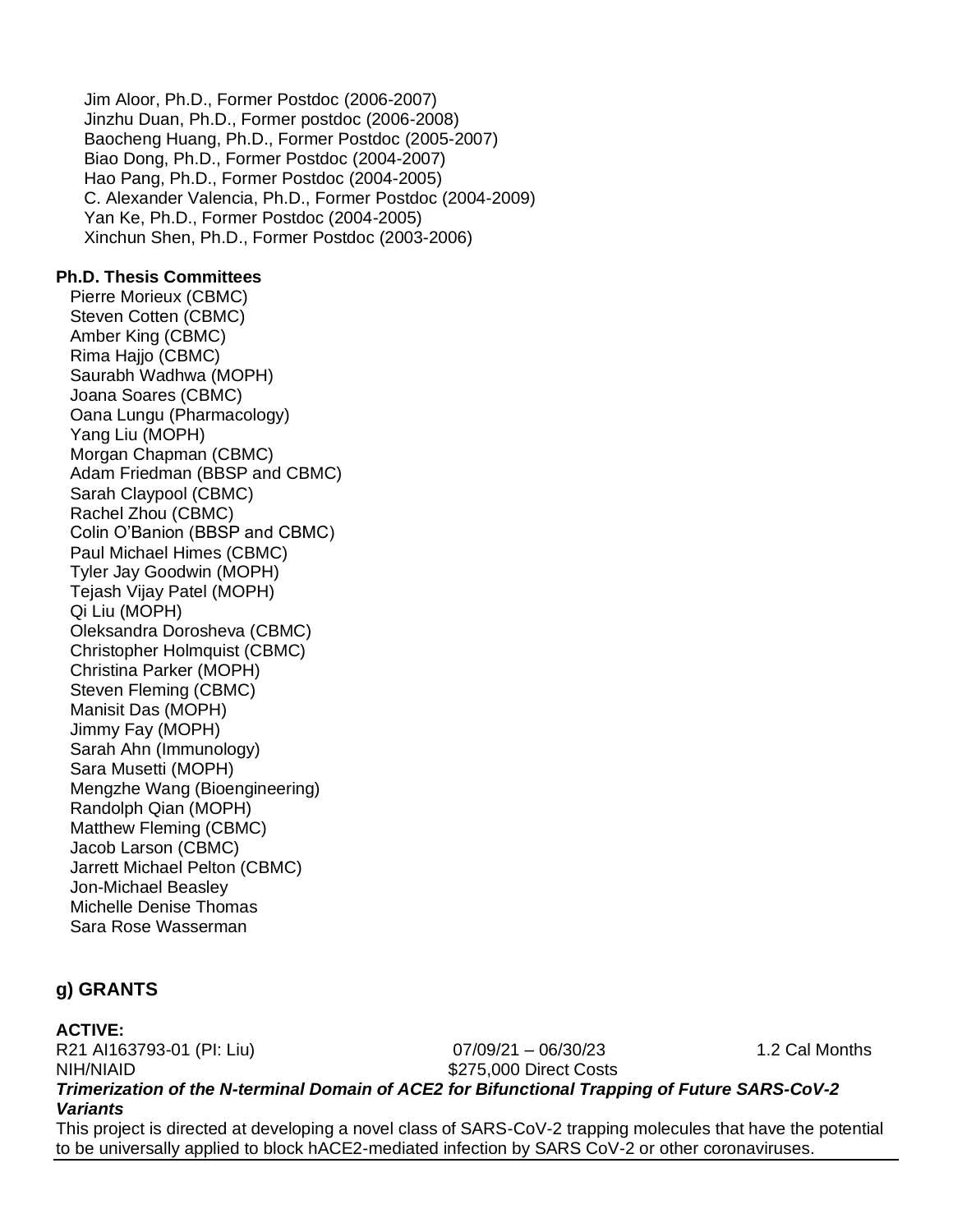| EII-2021 (PI: Liu; Co-innovator: Abuin)<br>Eshelman Institute for Innovation<br><b>Engineering a Pro-LEAP2 Therapeutic for the Treatment of Obesity</b><br>This project aims to develop an innovative class of anti-obesity biologic by systematic engineering of LEAP2<br>peptide to achieve sustained release and higher potency using a combination of directed molecular evolution<br>strategies. | $08/01/21 - 07/31/23$<br>\$499,323 Direct Costs         | 1.2 Cal Month  |
|-------------------------------------------------------------------------------------------------------------------------------------------------------------------------------------------------------------------------------------------------------------------------------------------------------------------------------------------------------------------------------------------------------|---------------------------------------------------------|----------------|
| UCRF-Tier 2 (PI: Liu)<br>University Cancer Research Fund<br>Novel STING Mimic for Combination Immunotherapy of TNBC and EOC<br>The goal of this proposal is to locally deliver the mRNA of a novel STING agonist in the TME for the<br>immunotherapy of TNBC and EOC.                                                                                                                                 | $05/01/20 - 04/30/22$<br>\$175,000 Direct Costs         | 1.8 Cal Months |
| RX03202109 (PI: Liu)<br>Eshelman Institute for Innovation<br>A Pro-STING Agonist that is Activated in Tumor Microenvironment<br>The goal of this proposal is to develop and deliver an mRNA-coded pro-STING agonist that will be activated<br>only in the TME but not in normal cells for treating solid tumors.                                                                                      | $06/01/20 - 05/31/22$<br>\$200,000 Direct Costs         | 1.2 Cal Months |
| R01EB022596-01A1 (PI: Jin Xie; Role: Co-I)<br>University of Georgia/NIH<br>Nanoscintillator-based X-ray Sensitizers to Enable Efficient NSCLC Treatment with X-ray<br>The goal of this proposal is to integrate EGFR PET and FLT/FMISO PET with X-PDT treatment of lung cancer.                                                                                                                       | $4/1/17 - 3/31/22$                                      | 0.5 Cal Month  |
| <b>PENDING:</b><br>R01EB032865 (PI: Liu)<br>NIH/NIBIB/NCI<br>Wholly Protein-based Self-assembly Nanoplatform for TNBC-specific Combination Therapy<br>This project is directed at developing an innovative nanoplatform wholly composed of recombinant proteins,<br>and using it for combination therapeutic studies for triple-negative breast cancer.<br>SRG review completed: 11.0 percentile      | $04/01/22 - 03/31/27$<br>\$2,906,494 Total Costs        | 3.6 Cal Months |
| R01EY034149 (PI: Liu)<br>NIH/NEI/NCI<br>Liver-tropic Delivery of mRNA Therapeutics for Combination Therapy of Metastatic Uveal Melanoma<br>This project is directed at developing liver-tropic mRNA/LNP therapeutics for the mechanistic and combination<br>therapeutic studies on metastatic uveal melanoma in the liver.                                                                            | $07/01/22 - 06/30/27$<br>\$3,726,946 Total Costs        | 3.0 Cal Months |
| <b>COMPLETED:</b><br>1R01GM120291 (MPI: Sondek/Liu)<br><b>NIH/NIGMS</b><br><b>Inhibition of GTPases and G Proteins to Treat Human Disease</b><br>The goal of this proposal is to integrate several developing technologies to potently and selectively target<br>constitutively active GTPases in cancers.                                                                                            | $9/1/16 - 8/31/21$<br>\$402,856 Direct Costs to Liu Lab | 1.5 Cal Months |
| RX03812125 (PI: Liu)<br>Eshelman Institute for Innovation<br>A Wholly Protein-Based Self-Assembly Nanoplatform for Tunable Cancer Immunotherapy<br>The goal of this proposal is to develop an innovative nanomedicine that is wholly composed of proteins for<br>tunable combination immunotherapy.                                                                                                   | $6/01/18 - 5/31/21$<br>\$500,000 Direct Costs           | 1.2 Cal Months |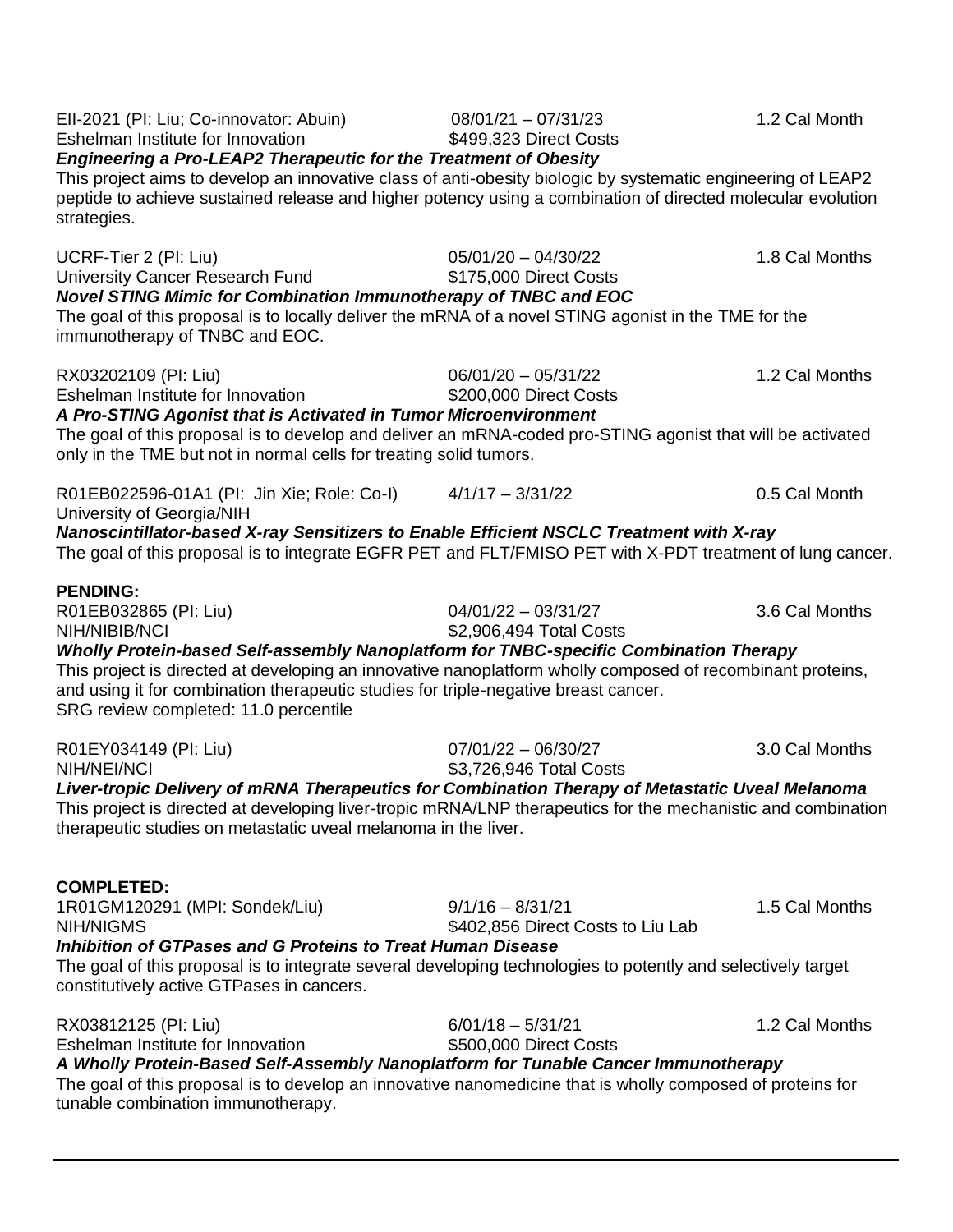| NCI STTR Subcontract (PI: Liu)<br>NIH and Panacise Bio, Inc<br><b>Innovative TME-specific Pro-CAR T-cells for Immunotherapy of Solid Tumors</b><br>This STTR subcontract aims to characterize the pro-CAR T-cells that are developed at the Panacise Bio Inc. at                                                                   | $5/01/18 - 1/31/21$<br>\$111,553 Direct Costs                         | 0.96 Cal Month |
|------------------------------------------------------------------------------------------------------------------------------------------------------------------------------------------------------------------------------------------------------------------------------------------------------------------------------------|-----------------------------------------------------------------------|----------------|
| the molecular and the cellular levels.                                                                                                                                                                                                                                                                                             |                                                                       |                |
| 5U01CA198910-04 (MPI: Kabanov/Liu/Bronich)<br>NIH/NCI                                                                                                                                                                                                                                                                              | $8/14/15 - 7/31/20$<br>~\$200,000 Direct Costs to Liu Lab             | 1.0 Cal Months |
| <b>Targeted Core Shell Nanogels for Triple Negative Breast Cancer</b><br>The goal of this proposal is to use biodegradable nanogels that carry potent chemotherapeutic agents and are<br>decorated with novel polypeptide antagonists to EFGR and HER3 receptors displayed in the TNBC.                                            |                                                                       |                |
| 5U54CA198999-02 (MPI: Huang/Tepper)<br>NIH (Role: Co-Investigator Project 1)                                                                                                                                                                                                                                                       | $9/01/15 - 7/31/20$                                                   | 0.6 Cal Month  |
| Nano Approaches to Modulate Host Cell Response for Cancer Therapy<br>The goal of this proposal was to develop targeted methods for the delivery of biologics, immunologic-modifiers<br>and chemotherapies against melanoma and non-small cell lung cancers, utilizing innovative nanotechnologies<br>developed at UNC-Chapel Hill. |                                                                       |                |
| <b>Contract Project</b><br>OncoTrap, Inc. (MPI: Li/Liu);                                                                                                                                                                                                                                                                           | $4/01/2018 - 3/31/2020$<br>\$121,407 Direct Costs                     | 0.6 Cal Month  |
| Evaluation of OncoTrap's Drug Candidate in Tumor Bearing Mouse Model<br>The major goal of this project was to evaluate the pharmacokinetics and toxicities of the drug candidate<br>developed in the OncoTrap Inc.                                                                                                                 |                                                                       |                |
| RX03712112 (PI: Liu)<br>Eshelman Institute for Innovation<br><b>Biepitopic and Bispecific Chimeric Antigen Receptors for T-Cell Therapy</b><br>The major goal of this project was to develop novel CAR-T cells with bispecificity and biepitopicity for the<br>treatment of pancreatic cancer.                                     | $6/01/17 - 12/31/19$<br>\$200,000 Direct Costs                        | 0.24 Cal Month |
| MCC078RHL1 (PI: Liu)<br>Carolina CCNE                                                                                                                                                                                                                                                                                              | $8/01/18 - 7/31/19$<br>\$50,000 Direct Costs                          | 0.6 Cal Month  |
| Nano-delivery of the mRNA of an Evolved G $\alpha$ q-inhibitory Decoy Protein for the Treatment of Liver                                                                                                                                                                                                                           |                                                                       |                |
| <b>Metastasis of Uveal Melanoma</b><br>The major goal of this project was to deliver the mRNA of an evolved $Gaq$ -inhibitory protein therapeutics to a<br>liver metastatic uveal melanoma mouse model.                                                                                                                            |                                                                       |                |
| RX03612118 (PI: Liu)<br>Eshelman Institute for Innovation<br><b>Novel Single Domain Antibody Mimics for Targeted Cancer Therapy</b>                                                                                                                                                                                                | $6/01/16 - 11/30/18$<br>\$200,000 Direct Costs                        | 1.2 Cal Months |
| The major goal of this project was to develop novel targeting ligands that can be integrated with<br>Chemo/cytokine traps for precise immunotherapies against malignant tumors.                                                                                                                                                    |                                                                       |                |
| RX03512418 (MPI: Huang/Liu)<br>Eshelman Institute for Innovation<br><b>Priming the Liver to Resist Cancer Metastasis</b>                                                                                                                                                                                                           | $10/01/15 - 03/30/18$<br>\$630,000 Direct Costs, \$315,000 to Liu Lab | 1.8 Cal Months |
| The major goal of this project was to develop novel CXCL12 traps and deliver the pDNA using nanoplatforms<br>for the treatment of liver metastasis of colorectal cancer.                                                                                                                                                           |                                                                       |                |
| R01CA157738 (PI: Liu)<br><b>NIH/NCI</b><br><b>Novel Single Domain Antibodies with Multivalency and Multispecificity</b>                                                                                                                                                                                                            | $12/01/11 - 11/30/17$<br>\$1,037,500 Direct Costs                     | 1.8 Cal Months |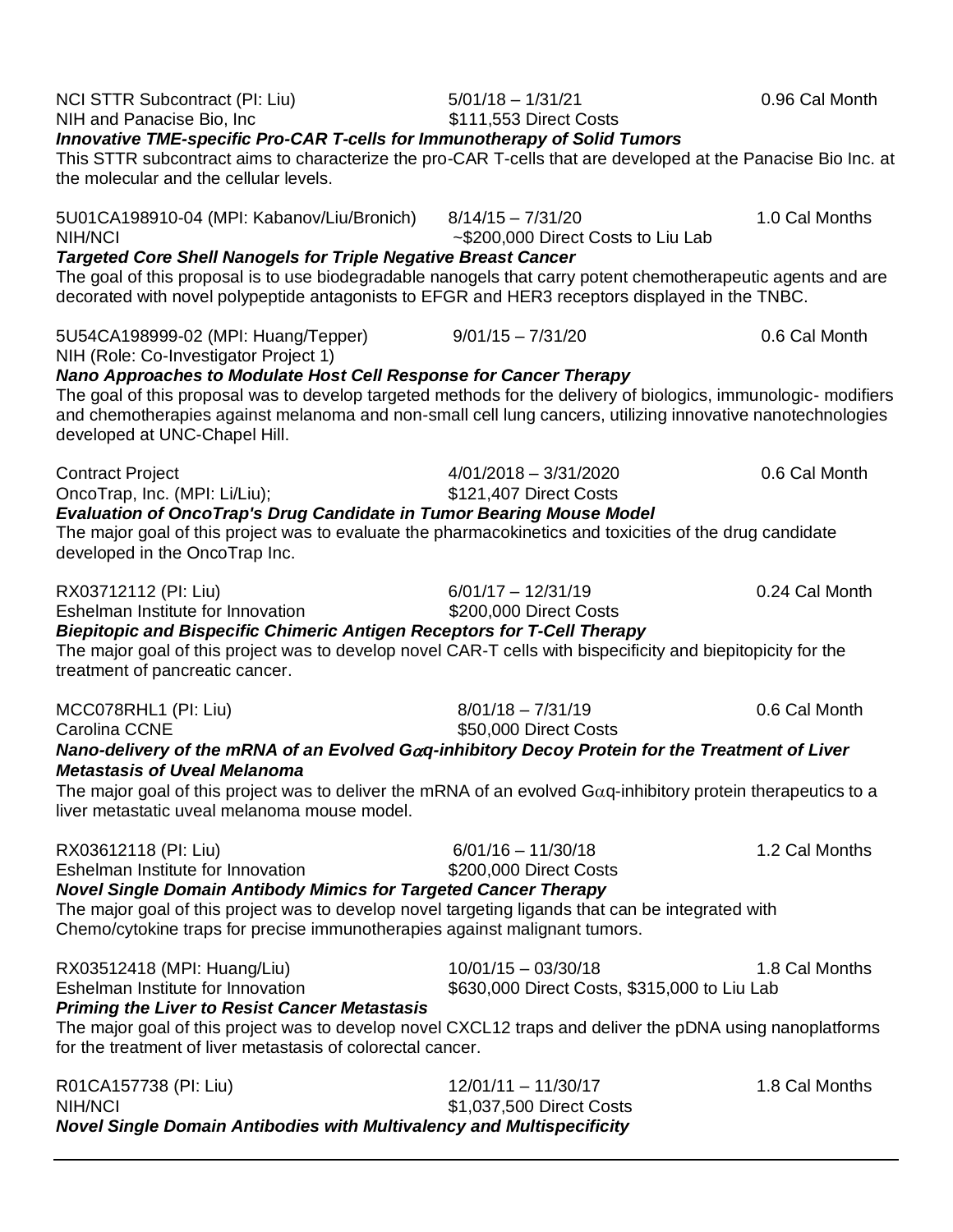The major goal of this project was to develop innovative targeting ligands that recognize and bind HER family members with desired avidity and multispecificity.

| Templeton Fund (PI: Cartier; Co-Investigator: Liu) 3/01/16 - 11/30/18<br>The Foundation for Applied Molecular Evolution (FfAME)<br><b>Templated Cross Catalysis by Oligopeptides and Oligonucleotides</b><br>The major goal of this project was to study the possible complementary interactions between oligonucleotides<br>and oligopeptides for their roles in the origin of life.                                    |                                                 | 1.2 Cal Months |
|--------------------------------------------------------------------------------------------------------------------------------------------------------------------------------------------------------------------------------------------------------------------------------------------------------------------------------------------------------------------------------------------------------------------------|-------------------------------------------------|----------------|
| RX03512111 (PI: Liu)<br>Eshelman Institute for Innovation<br>Decipher a Highly Specific Biomarker for Targeted Treatment of Pancreatic Cancer<br>The major goal of this project was to identify the biomarker on the surface of pancreatic cancer cells that<br>interacts with a highly PDAC-specific aptamer developed in the Liu lab.                                                                                  | $10/01/15 - 09/30/16$<br>\$50,000 Direct Costs  | 0.6 Cal Month  |
| U54 CA151652 (PI: Liu)<br>NIH/NCI<br>The Targeting Ligand Core of the Carolina Center of Cancer Nanotechnology Excellence (C-CCNE)<br>The major goal of the Targeting Ligand Core was to develop novel ErbB-binding antibody mimics and 2'-fluoro<br>RNA aptamers for the targeted delivery of various nanoparticles.                                                                                                    | $09/01/10 - 08/31/16$<br>\$450,000 Direct Costs | 1.2 Cal Months |
| R21 AI092228 (PI: Liu)<br>NIH/NIAID<br>Novel Anti-allergic Single-domain Antibody Against IgE<br>The major goal of this project was to develop a new generation of IgE-Fc-binding single-domain antibodies<br>(SDAs) that are based on the monomeric human $V_H$ domain for anti-allergic treatment.                                                                                                                     | $12/01/10 - 11/30/13$<br>\$275,000 Direct Costs | 1.2 Cal Months |
| R21 DA025702 (PI: Liu)<br>NIH/NIDA<br>Identification of the Interactom of Methylated Histones from Human Proteome<br>The major goal of this project was to identify and characterize the interactomes of the methylated histone tails at<br>a proteome wide scale.                                                                                                                                                       | $09/20/08 - 01/31/12$<br>\$400,000 Direct Costs | 1.8 Cal Months |
| R01 NS054112 (PI: Kohn; Co-PI: Liu)<br><b>NIH/NINDS</b><br>Methods to Identify Targets of the Neurological Agent (R)-Lacosamide<br>The major goal of this project was to identify and characterize the targets of the anti-epilepsy drug lacosamide<br>through a combination of chemical and biological approaches.                                                                                                      | $07/01/06 - 06/30/11$<br>\$900,000 Direct Costs | 1.8 Cal Month  |
| U54 CA119343 (PI: Liu)<br>NIH/NCI<br>The Combinatorial Library Research Core of the Carolina Center of Cancer Nanotechnology Excellence<br>The major goal of the Combinatorial Library Research Core was to develop a series of protein, peptide or<br>oligonucleotide aptamers that display high affinity and selectivity for several cancer biomarkers, using different<br>combinatorial library screening approaches. | $09/30/05 - 08/31/10$<br>\$600,000 Direct Costs | 1.2 Cal Month  |
| ACS RSG-TBE-110472 (PI: Liu)<br><b>American Cancer Society</b><br>Novel Calmodulin-binding Proteins in Regulating Ubiquitin-Proteasome System<br>The major goal of this project was to investigate novel regulation mechanisms of critical steps in the ubiquitin-<br>proteasome system, including ubiquitination, multi-ubiquitin chain recognition, and degradation, by $Ca2+/CaM$ .                                   | $01/01/06 - 12/31/10$<br>\$600,000 Direct Costs | 2.4 Cal Months |
|                                                                                                                                                                                                                                                                                                                                                                                                                          |                                                 |                |

| R01 NS047650 (PI: Liu) | $01/01/04 - 12/31/09$ | 3.0 Cal Months |
|------------------------|-----------------------|----------------|
|------------------------|-----------------------|----------------|